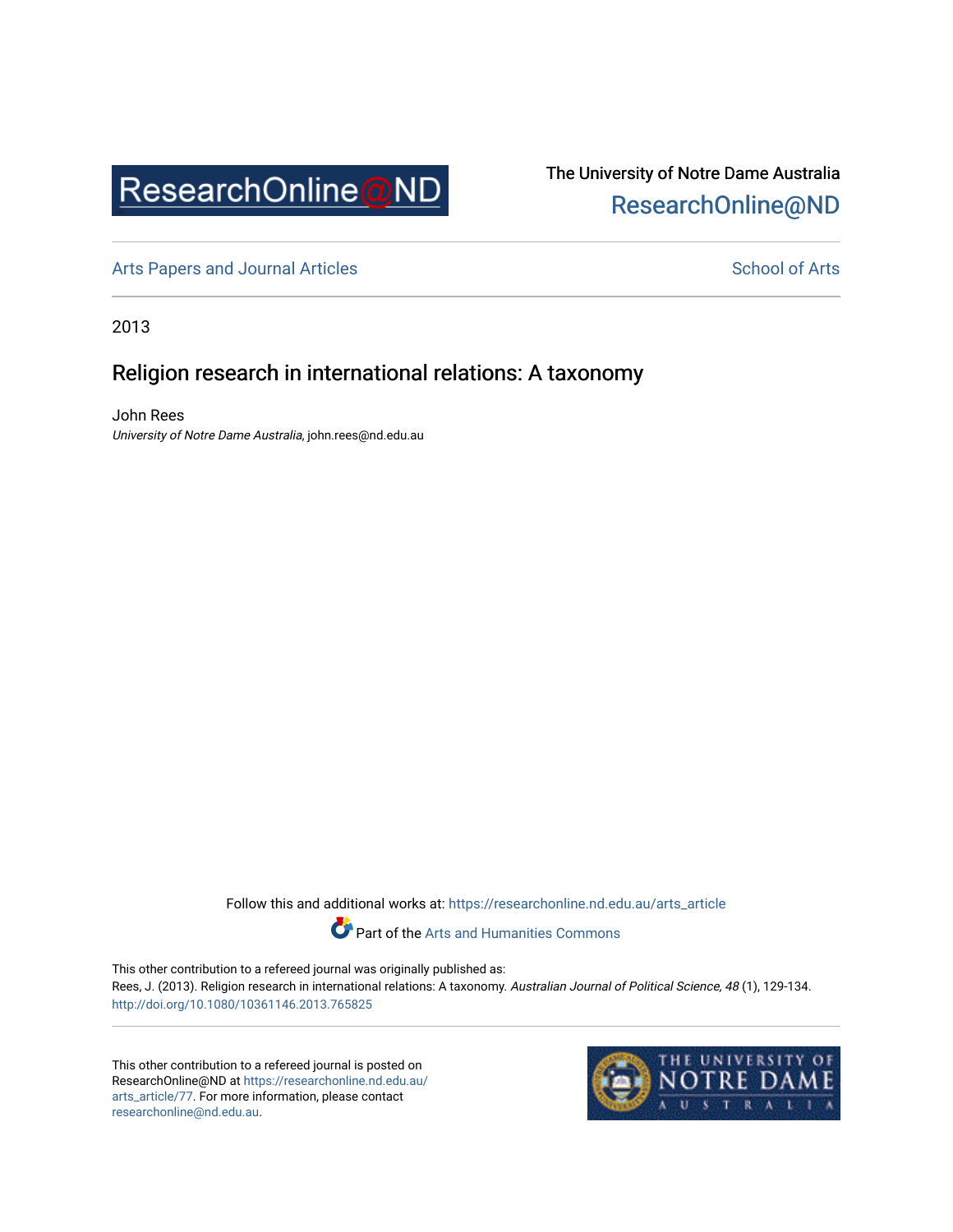This article was downloaded by: [University of Notre Dame Australia] On: 31 March 2013, At: 20:15 Publisher: Routledge Informa Ltd Registered in England and Wales Registered Number: 1072954 Registered office: Mortimer House, 37-41 Mortimer Street, London W1T 3JH, UK



## **Australian Journal of Political Science**

Publication details, including instructions for authors and subscription information: <http://www.tandfonline.com/loi/cajp20>

## **Religion Research in International Relations: A Taxonomy**

John A. Rees<sup>a</sup> <sup>a</sup> University of Notre Dame Australia Version of record first published: 28 Mar 2013.

**To cite this article:** John A. Rees (2013): Religion Research in International Relations: A Taxonomy, Australian Journal of Political Science, 48:1, 129-134

**To link to this article:** <http://dx.doi.org/10.1080/10361146.2013.765825>

#### PLEASE SCROLL DOWN FOR ARTICLE

Full terms and conditions of use: [http://www.tandfonline.com/page/terms-and](http://www.tandfonline.com/page/terms-and-conditions)[conditions](http://www.tandfonline.com/page/terms-and-conditions)

This article may be used for research, teaching, and private study purposes. Any substantial or systematic reproduction, redistribution, reselling, loan, sub-licensing, systematic supply, or distribution in any form to anyone is expressly forbidden.

The publisher does not give any warranty express or implied or make any representation that the contents will be complete or accurate or up to date. The accuracy of any instructions, formulae, and drug doses should be independently verified with primary sources. The publisher shall not be liable for any loss, actions, claims, proceedings, demand, or costs or damages whatsoever or howsoever caused arising directly or indirectly in connection with or arising out of the use of this material.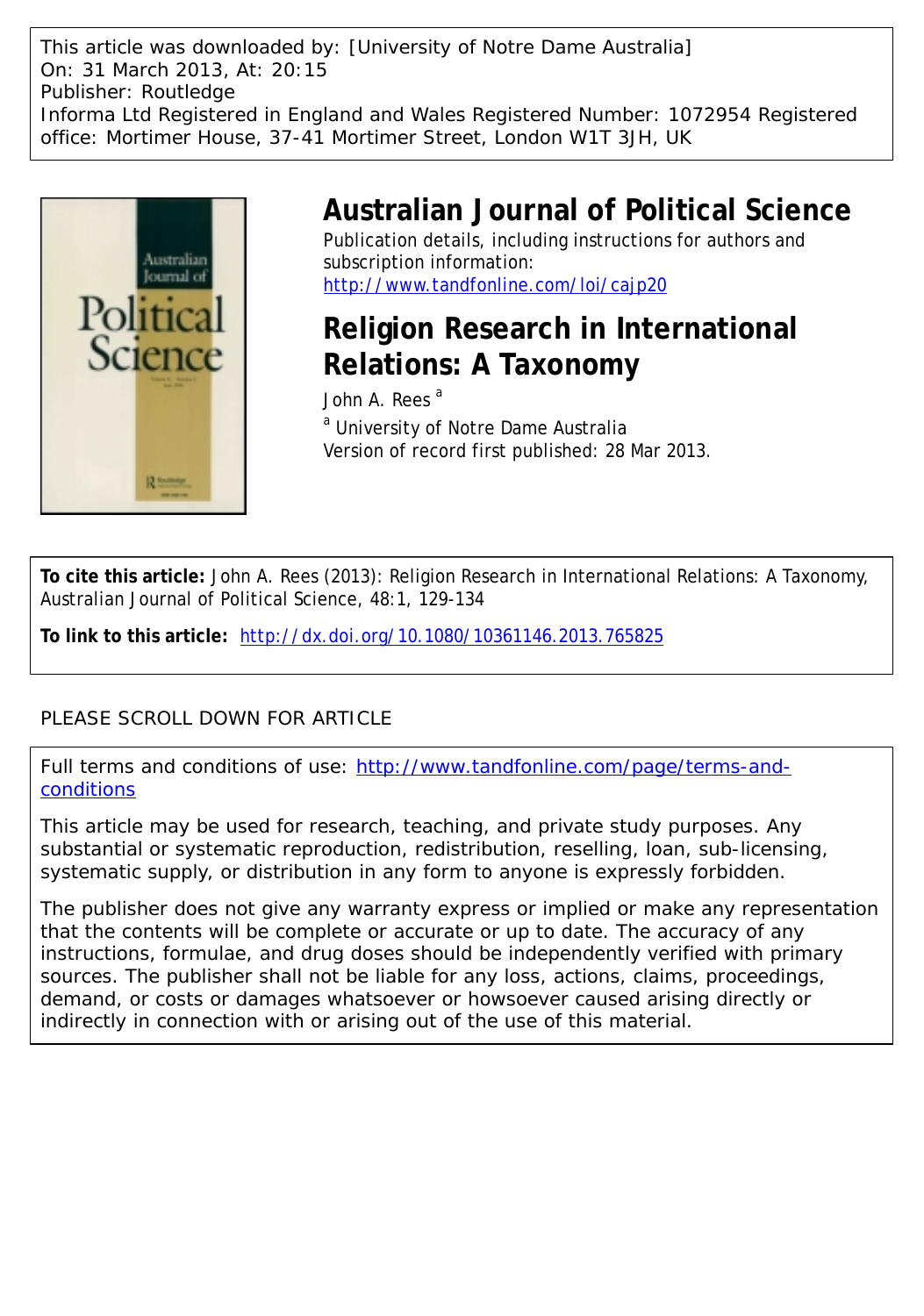# Review Essay Religion Province in International Promotion  $\overline{\phantom{a}}$

#### JOHN A. REES

#### University of Notre Dame Australia

Austin Dacey, The Future of Blasphemy: Speaking of the Sacred in an Age of Human Rights (London and New York: Continuum International, 2012), 196 pp., US\$59.00, ISBN: 9781441107374 (hbk)

Miwa Hirono, Civilizing Missions: International Religious Agencies in China (New York: Palgrave MacMillan, 2008), 262 pp., US\$100.00, ISBN: 9780230608979 (hbk)

Patrick James (ed.), Religion, Identity, and Global Governance: Ideas, Evidence, and Practice (Toronto: University of Toronto Press, 2011), 342 pp., US\$65.00, ISBN: 9781442640665 (hbk)

Erin K. Wilson, After Secularism: Rethinking Religion in Global Politics (New York: Palgrave MacMillan, 2012), 191 pp., US\$85.00, ISBN: 9780230290372 (hbk)

The status of religion research in international relations (IR) and cognate fields has moved from that of a 'special issue' topic to a regular theme under consideration within more established discourses. The shift can be seen at the foundational levels of teaching and research: new introductions to IR have begun including conceptual chapters on religion (Hurd 2012; Mandaville 2009), specialised research is being produced via journals such as Politics, Religion and Ideology and The Review of Faith and International Affairs, and the growing number of handbooks and essential readings compendia dealing with the multiple variants of religion in world politics (e.g. Clarke 2013; Hoover and Johnston 2012; Madeley 2003; Smidt, Kellstedt and Guth 2009). Whilst the debates surrounding 9/11 have been influential here – the average yearly output of books on religion and IR has increased sixfold since 2002 (Hassner 2011, 38) – the shifting status of religion research is paradoxically (and to the relief of many) partly because the literature narrowly linking religion to terrorism is now less prominent. Of equal importance to the influence of 9/11 is the steady expansion of the corpus of religion research in IR over four decades dealing with postcolonialism, statecraft, comparative politics, development, transnationalism, gender, environmentalism and security (see Rees 2012, 1–20). Seminal works of recent years addressing the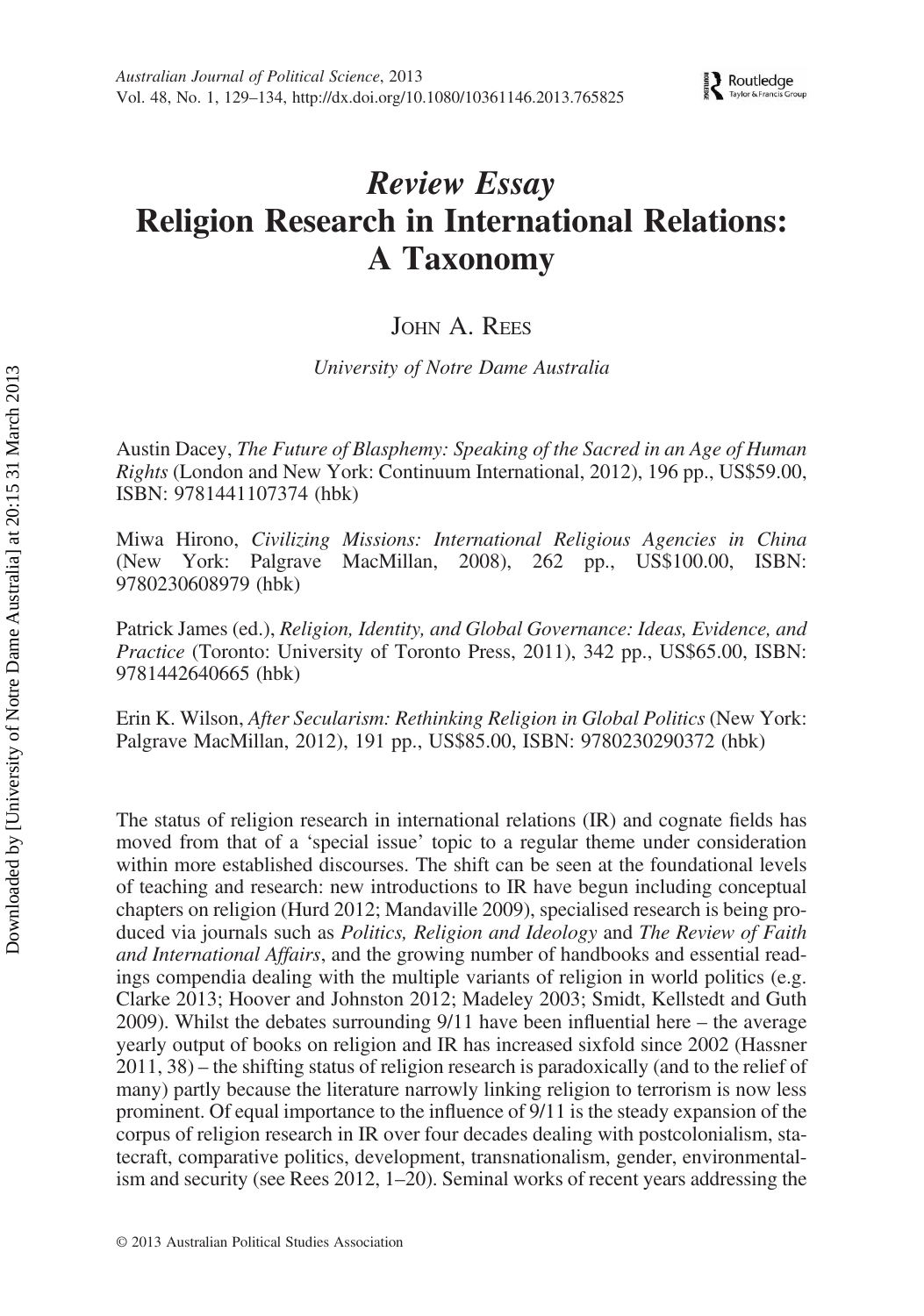legitimacy of religion as a core IR subject (e.g. Fox and Sandler 2006; Thomas 2005) thus belong within a scholarly tradition predating 9/11 as well as the surge of research that followed.

While an awareness of religion and its importance in world affairs is more embedded in the consciousness of IR researchers than ever before, among IR networks contemporary research interest in religion varies substantially. For instance, and by way of comparison with gender studies, at the 2012 British International Studies Association Conference the number of panels focussed on religion outnumbered those dealing with gender by three to one. In marked contrast, gender-related panels at the 2012 Oceanic Conference on International Studies biannual meeting outnumbered religion panels by at least five to one. However, at both events considerations of gender and religion were also implicit in discussions on the classical tradition, secularism, security, development, IR theory, foreign policy, regional studies and cultural diplomacy. As such, religion research (following gender and environmental research before it) is significant as much for its breadth as for its depth, defying domination by one particular 'school' and requiring nuanced caseby-case scholarship that can determine when and in what ways religious agency shapes political events and assumptions (see Berger 1999, 17–18).

It is therefore important to differentiate between types of religion research available to IR scholars and policy-makers. If the discipline is beginning to readily engage with the variegations of religion, then our perception of research about religion can no longer remain homogenous. With this imperative in mind, in the following suite of reviews I shall differentiate between four suggested types of religion research in IR (i.e. policy, cultural, global and postsecular research) and briefly identify three additional types (i.e. disciplinary, data, and primary source research) of importance in the field (see Table 1).

Austin Dacey's The Future of Blasphemy: Speaking of the Sacred in an Age of Human Rights (2012) is an example of *policy research*, here defined as an analysis of the procedural response to issues of religion in the international system. Policy research focuses on the representations of religion within the priorities of agendasetting actors (e.g. the UN, World Bank) and structures (e.g. international law) of world politics. Dacey's important book addresses the central tension between freedom of speech and cultural rights as each relates to the legal and moral issue of blasphemy. The reaction to the amateur film *Innocence of Muslims*, which sparked an international crisis in 2012, illustrates the timely nature of such a contribution. The problem, as Dacey sees it, is the criminalisation of blasphemy via the universal rights regime designed to protect cultural and religious identity from

| <b>Research Type</b> | <b>Focus</b>                  | <b>Examples</b>                               |
|----------------------|-------------------------------|-----------------------------------------------|
| Policy               | <b>International Norms</b>    | Dacey (2012), Gutman (2001)                   |
| Cultural             | Contextual Influence          | Chaplin (2010), Hirono (2008), Nasr (2007)    |
| Global               | World Theme & Examples        | Hoover and Johnston $(2012)$ , James $(2011)$ |
| Postsecular          | Constitutive Agency           | Hurd (2008), Wilson (2011)                    |
| Disciplinary         | IR Theory                     | Snyder $(2011)$                               |
| Data                 | Quantitative Evidence         | Fox $(2008)$ , Norris and Inglehart $(2011)$  |
| Primary Source       | <b>Political Hermeneutics</b> | Juergensmeyer and Kitts (2011)                |

Table 1. A Taxonomy of Religion Research in International Relations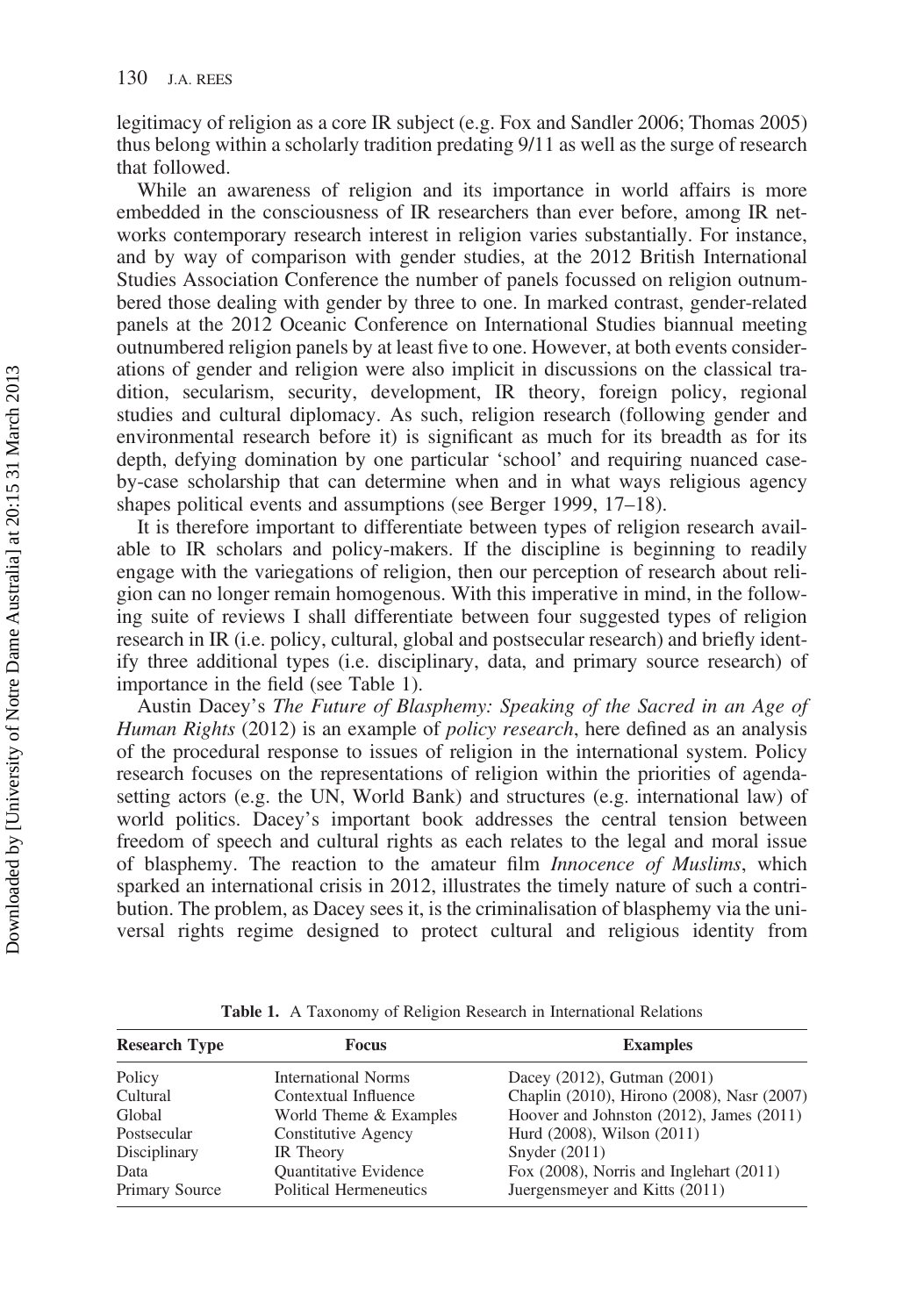discrimination, arguing that such protections have often been employed to reinforce hegemonic cultural interests and deny individual liberty. Dacey attempts to shift the blasphemy debate away from a 'secular vs sacred' binary toward discussions about competing expressions of the sacred (many 'blasphemers' are themselves devout) and the moral importance of conscience (a freedom held equally by secular and religious citizens). The Future of Blasphemy thus suggests that the legitimate concerns raised by offending religious sensibility are best dealt with ethically rather than at the level of law, and argues for the decriminalisation of blasphemy at the international level because 'there are many important questions of sacredness that simply cannot be grappled with from inside the cramped space of the liberal discourse of respect for persons and individual rights' (p. 12). The Future of Blasphemy thus offers a kind of postsecular theory of civility that is tested against an impressive list of historical and contemporary examples (and, refreshingly, resists an over-focus on Islam). The level of conceptual argument echoes Gutman's Human Rights as Politics and Idolatry (2001). Countering perceptions that policy-oriented work lacks rigour, both books model the theoretical depth, instrumental reasoning and commitment to critical dialogue required to develop enduring strategies toward religion in the international sphere.

Civilizing Missions: International Religious Agencies in China by Miwa Hirono (2008) is a salient example of cultural research, here defined as an analysis of a single context to determine the influence of religion upon its social and political formation. Cultural researchers focus on religion as a way of bringing new understandings about the societies and regions of which they write (e.g. Chaplin 2010; Nasr 2007). In this way, Hirono offers a highly specialised study that addresses and recasts common perceptions of 'missionary' activity, evangelism and political development in China through the lenses of history, linguistics, actor analysis (principally development NGOs and the Chinese state), and the cognate disciplines of anthropology and sociology. It is an ambitious work that ably delivers on the promise to 'study international relations from an Asian perspective that reflect[s] the sum of all its rich historical traditions' (p. xi). What this important research discovers is that religious actors are highly adaptive, that cultural minorities are robust and not mere passive agents to external religious influence, and that the dynamics of evangelism and conversion are of as much interest to atheist political elites as they are to religious missionary organisations. Three aspects of the research highlight the value of these insights. Firstly, Hirono's linguistic expertise (pp. 24ff.) effectively challenges the notion that 'civilised' is a purely Western concept, but can also be found in common Chinese usage. Secondly, against perceptions of a 'civilising mission' as the unique perspective of Christian imperial outsiders, the author constructs a dual framework to highlight also the 'civilising' policy of the Chinese state, notably upon ethnic minorities (including religious practices) from the seventeenth century through to the Communist period. Thirdly, comparative case studies of contemporary Christian mission in China provide evidence for the continuation of complex 'civilising' interactions, diversity of approaches toward evangelism and culture, and the importance of dialogical approaches toward these sensitive issues going forward. As such Civilizing Missions contributes significantly to religion research in IR by highlighting the complex cultural and political dynamics at play on issues understood hitherto to be a simple matter of imperialism from the outside. Civilizing Missions is an important book for China specialists as well as theorists and practitioners of development, and thus an exemplar of cultural research in religion.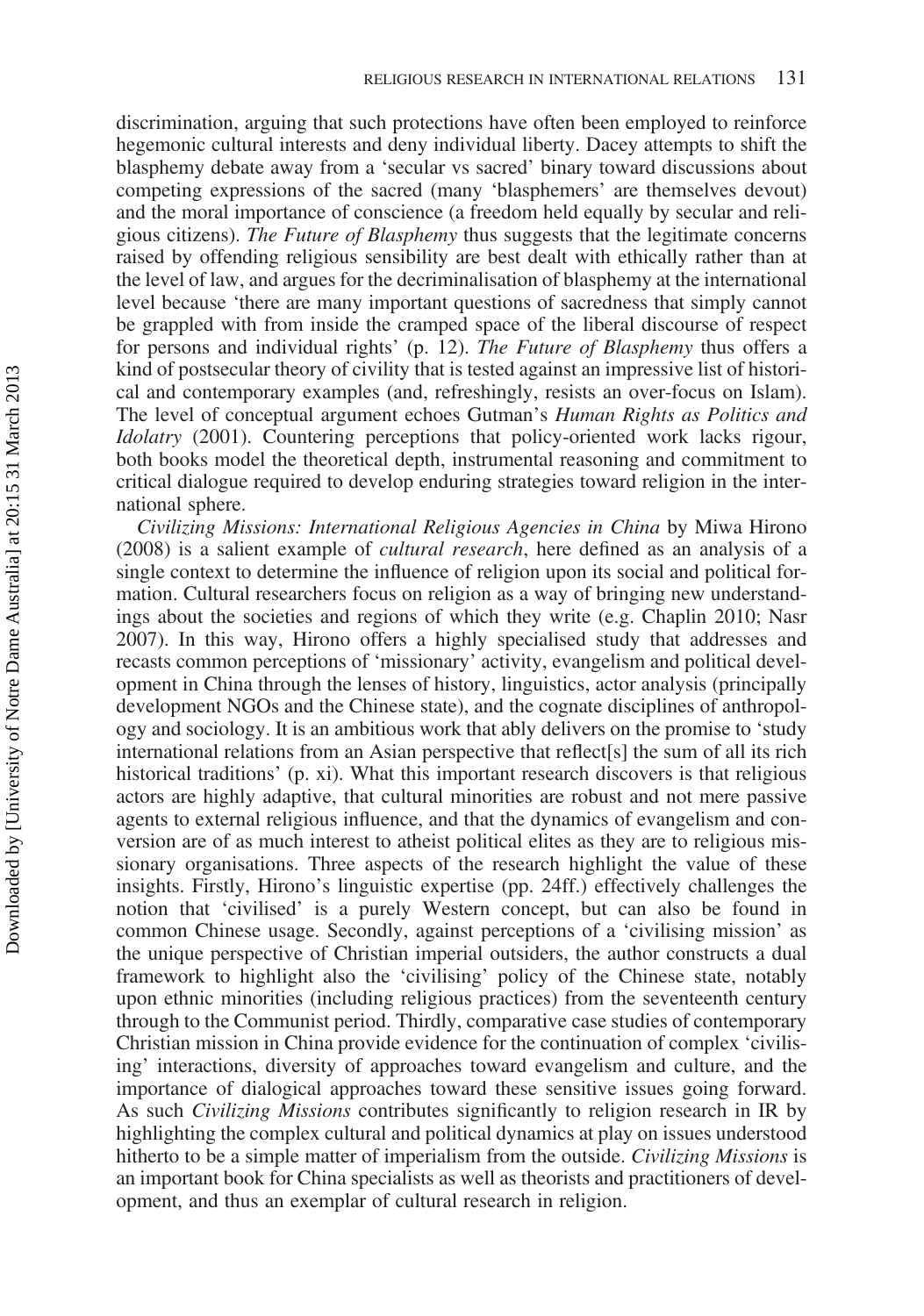Religion, Identity, and Global Governance: Ideas, Evidence, and Practice (2011) edited by Patrick James is an example of *global research*, here defined as a collection of religion-specific analyses ordered by a single theme drawn from the international system or international society as a whole. This type of research emerged a decade ago via works such as Religion and the Global Order (Esposito and Watson 2000) and subsequent offerings on globalisation (Dunning 2003), diplomacy (Johnston 2003) and security (Seiple and Hoover 2004). For James and his co-contributors, 'global governance' becomes the concept binding an otherwise disparate array of subjects that range, for example, from the religious challenge to IR theory (Stack) to religious humanitarianism (Lynch), from religious extremism in Sri Lanka (Midlarsky) to the political theology of Pope John Paul II (Heft), from diplomacy and religious pluralism in Canada (Potter) to the ongoing security challenges in Iraq (Akbaba and Taydas). Of present interest is whether Religion, Identity, and Global Governance holds together as a singular volume and not merely as a collection of essays. Whilst 'global governance' could have been more clearly defined throughout, continuity is indeed achieved by 'pursuing answers to several sets of interrelated questions' (p. 3). For example: 'How can it be known whether religion is "real" versus a cover for some other factor such as ethnicity or group power? … What is the balance between religion as a cause of violence versus a possible source for achievement of a more peaceful world?' (pp. 313, 316). No one volume can comprehensively answer such questions, but *Religion, Identity, and Global Governance* makes an admirable attempt within a three-fold structure of *ideas* (theoretical issues of importance), evidence (data-base analyses and case studies) and practice (actions and interests of religious actors). In addition the compendium is focussed on Abrahamic-Ibrahimic religious traditions representing 3.6 billion people globally (p. 15). As a discipline, IR is (dare one say) adept at extracting useful insights from very broad global topics via controlled analytical frameworks and comparative paradigms. Like the global research that has gone before it, *Religion*, *Identity*, and *Global Gov*ernance models a similar approach toward religion and as such will be immediately accessible to IR scholars.

Erin K. Wilson's After Secularism: Rethinking Religion in Global Politics (2012) is a fine example of *postsecular research*, here defined as a reframing of international politics via a primary emphasis on the agency of religion. As Wilson's title indicates, postsecular research critiques narrowly secularist interpretations of world politics and reframes the international realm to be what Marty (2003) called a 'religio-secular world'. This approach, in turn, helps to develop a more precise and workable notion of secularism (e.g. Hurd 2008), thus marking an important corrective to earlier polemical debates in sociology between secularists and religionists. Wilson models the more holistic and dynamic alternative approach via six elements of religion that are constantly shifting and interacting in global politics: institutional, ideational, individual, communal, irrational and rational. Postsecular research often recasts the role of religion in international politics via interpretive frameworks drawn from outside the discipline. Perhaps the pre-eminent example of this is Thomas' use of the social theory of Alasdair McIntyre to powerfully argue that the constitution of religion in world politics is social and communitarian, not propositional and individualist (Thomas 2005). No less impressive is the way Wilson reads the interplay of the six elements of religion. Employing a framework of relational dialogism (pp. 91ff.), he shows 'the ways in which religion has become embedded within the cultural norms, values and assumptions [of] the Western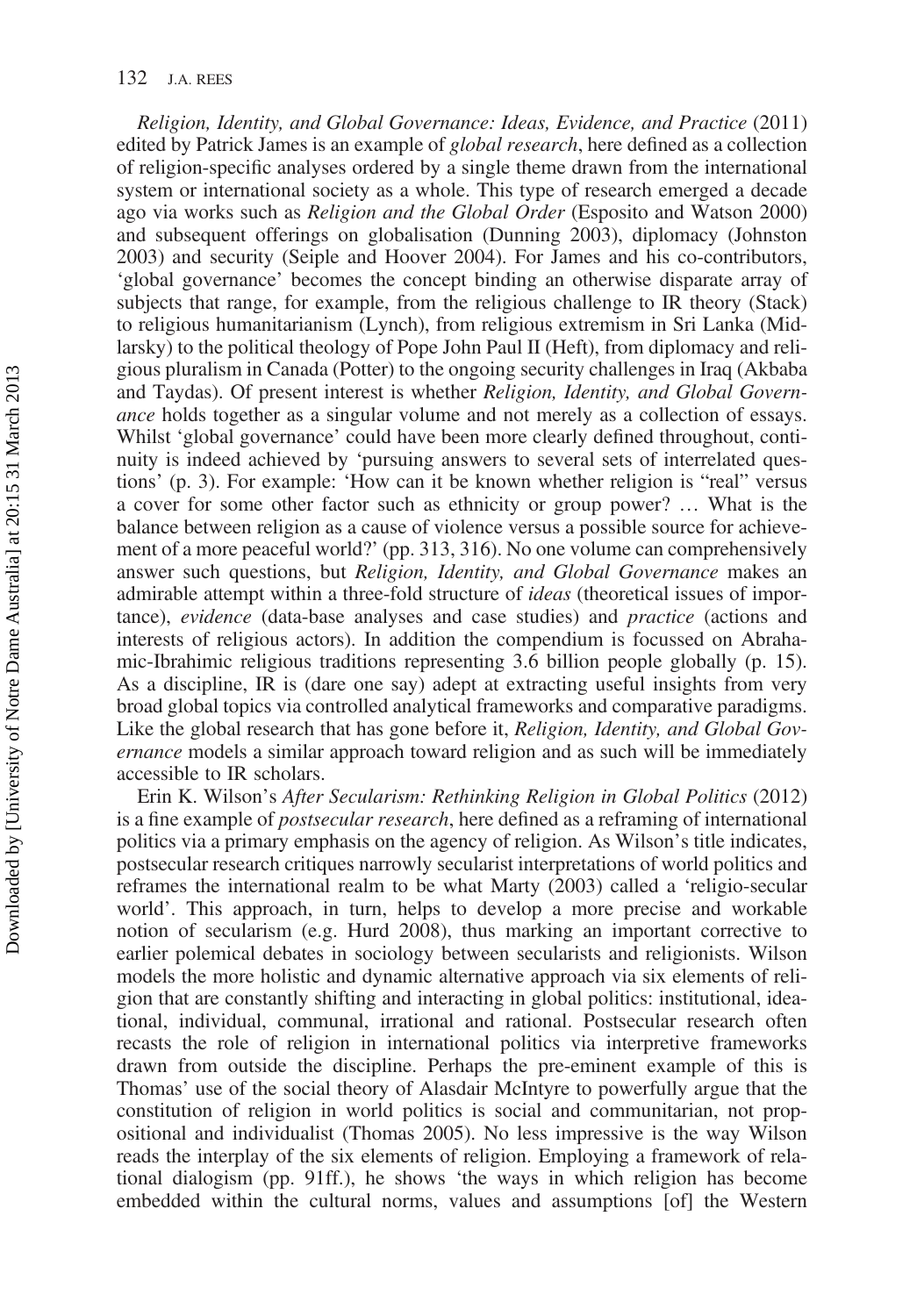social imaginary and which form the backdrop to daily political events, actions, statements and decisions, in both domestic and global politics' (p. 183). Perhaps the signature achievement of After Secularism is that these theoretical insights are operationalised via a reading of US domestic politics and foreign policy to show the full constitutive effect of religion at play in the formation of the American polity. This is no small achievement, and the clarity and insight offered in a brilliant chapter on religion and US politics (pp. 147–79) is a must-read for scholars, policy-makers and students alike. Of equal importance, Wilson's model is clearly transferable and promises high impact in IR by aiding and equipping researchers to understand the constitutive agencies of religion in multiple political contexts.

In the reviews above I have drawn distinctions between four suggested types of religion research in IR: policy (Dacey), cultural (Hirono), global (James) and postsecular (Wilson). This is an indicative rather than a comprehensive list, designed to illustrate the principle of differentiated research by briefly engaging with each representative work. As indicated in Table 1, there are at least three additional research types that can be identified, though no substantive comment about each is offered here. Data research can be defined as the analysis of religious agency in world politics via comparative surveys and other tools of quantitative method. Examples include Norris and Inglehart's insights into religion and secularisation drawn from the World Values Survey (2011), the World Survey of Religion and the State by IR theorist Jonathan Fox (2008), and an analysis of results from the Gallup survey of Muslims worldwide by Esposito and Mogahed (2008). Disciplinary research is here defined as the study of religion within the traditional contours of IR theory. The defining work in this area remains Religion and International Relations Theory, now in its second edition (Snyder 2011). Primary source research allows IR scholars to access original writings from religion and philosophy guided by varying degrees of commentary. Some are collections ordered by a theme relevant to political ethics, such as with Princeton Readings in Religion and Violence (Juergensmeyer and Kitts 2011), while others offer more normative arguments drawn from singular traditions, such as with Cohen and Westbrook's edited work on the ancient text of Isaiah and its relevance in contemporary world affairs (2008). The seven types of religion research in IR are represented in Table 1.

Finally, it is worth making explicit a point that can also be readily assumed: the above research types are not mutually exclusive and the potential for overlap is defined only by the number of possible combinations that Table 1 allows. That said, as shown above by a review of four high-quality contributions, the demarcation between types is important to acknowledge if IR is to fully profit from the quality of religion research now on offer.

- Berger, P.L. 1999. The Desecularisation of the World: A Global Overview. In P.L. Berger, ed. The Desecularisation of the World: Resurgent Religion and World Politics. Grand Rapids, MI: Eerdmans. Chaplin, J. 2010. God and Global Order: The Power of Religion in American Foreign Policy. Waco,
- TX: Baylor University Press.
- Clarke, M., ed. 2013. Handbook of Research on Development and Religion. Cheltenham and Northampton: Edward Elgar.
- Cohen, R. and Westbrook, R., eds. 2008. Isaiah's Vision of Peace in Biblical and Modern International Relations: Swords into Plowshares. New York: Palgrave MacMillan.
- Dunning, J.H., ed. 2003. Making Globalisation Good: The Moral Challenges of Global Capitalism. Oxford and New York: Oxford University Press.